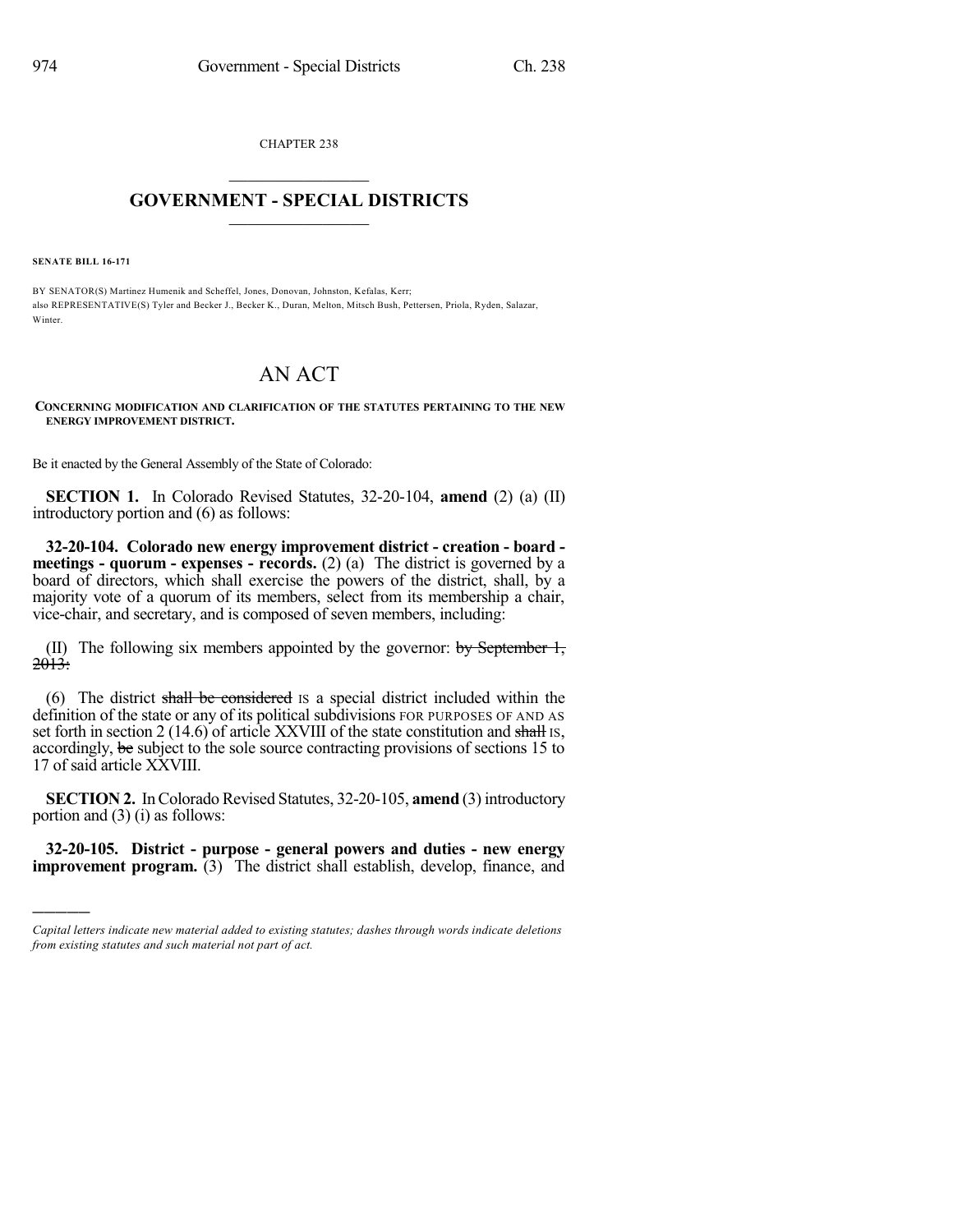administer a new energy improvement program. However, the district may conduct the program within any given county only if the board of county commissioners of the county has adopted a resolution authorizing the district to conduct the program within the county. IF A COUNTY ADOPTS A RESOLUTION AUTHORIZING THE DISTRICT TO CONDUCT THE PROGRAM WITHIN THE COUNTY, THE COUNTY TREASURER SHALL RETAIN A COLLECTION FEE AS SPECIFIED IN SECTION  $30-1-102$  (1) (c), C.R.S., FOR EACH SPECIAL ASSESSMENT THAT IT COLLECTS AS PART OF THE PROGRAM. THE BOARD OF COUNTY COMMISSIONERS OF ANY COUNTY THAT HAS ADOPTED A RESOLUTION AUTHORIZING THE DISTRICT TO CONDUCT THE PROGRAM WITHIN THE COUNTY MAY SUBSEQUENTLY ADOPT A RESOLUTION DEAUTHORIZING THE DISTRICT FROM CONDUCTING THE PROGRAM WITHIN THE COUNTY. HOWEVER, IF THE COUNTY ADOPTS A DEAUTHORIZINGRESOLUTION,THE COUNTY SHALL CONTINUE TO MEET ALL OF ITS OBLIGATIONS UNDER THIS ARTICLE AS TO PROGRAM FINANCING OBLIGATIONS EXISTING ON THE EFFECTIVE DATE OF THE DEAUTHORIZATION UNTIL ANY AND ALL SPECIAL ASSESSMENTS WITHIN THE COUNTY HAVE BEEN PAID IN FULL AND REMITTED TO THE DISTRICT. The districtshall design the programto allowan owner of eligible real property to apply to join the district, receive reimbursement or a direct payment from the district, and consent to the levying of a special assessment on the eligible real property specially benefited by a new energy improvement for which the district makes reimbursement or a direct payment. The district shall establish an application process for the program that allows an owner of eligible real property to become a qualified applicant by submitting an application to the district and that may include one or more deadlines for the filing of an application. The application process must require the applicant to submit with the application a commitment of title insurance issued by a duly licensed Colorado title insurance company within thirty days before the date the application is submitted. The district may charge program application fees. In order to administer the program, the district, acting directly or through a program administrator or other agents, employees, or professionals as the district may appoint, hire, retain, or contract with, may aggregate qualified applicants into one or more bond issues and shall:

(i) In connection with the financing of new energy improvements either by third parties pursuant to paragraph (h) of this subsection (3) or district bonds and in consultation with representatives from the banking industry, counties, municipalities, INDUSTRY and property owners, develop the processes to ensure that mortgage holder consent is obtained in all cases for all eligible real property participating in the program to subordinate the priority of such mortgages to the priority of the lien established in section 32-20-107.

**SECTION 3.** In Colorado Revised Statutes, 32-20-106, **amend** (3) (a) introductory portion, (4), (5), (7), and (8); and **repeal** (6) as follows:

**32-20-106. Special assessments - determination of special benefits - notice and hearing requirements - certification of assessment roll - manner of collection.** (3) (a) The district may levy a special assessment against eligible real property specially benefited by a new energy improvement based on the cost to the district of the new energy improvement. The district shall initiate the levy of any SPECIAL assessment by the adoption of a resolution of the board that sets the SPECIAL assessment, approves the preparation of a preliminary SPECIAL assessment roll, and sets a date for a public hearing regarding the SPECIAL assessment roll. The district shall prepare a preliminary SPECIAL assessment roll listing all special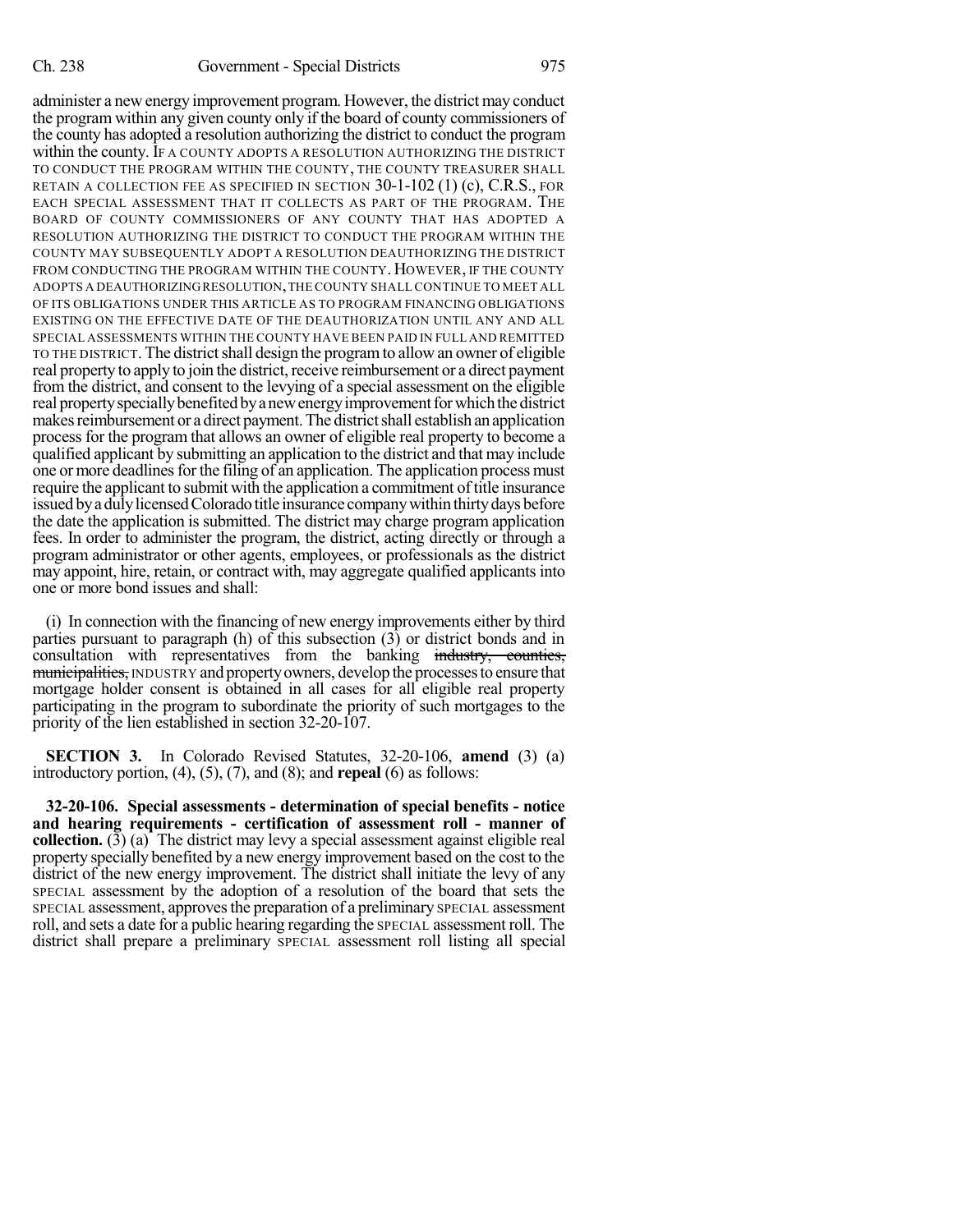assessments to be levied. The district may post notice of the hearing on the SPECIAL assessment on any district internet website and shall send notice that the SPECIAL assessment roll has been completed and notice of a hearing on the SPECIAL assessment roll no later than thirty days before the hearing date to:

(4) The board shall prepare or cause to be prepared a district SPECIAL assessment roll in book form showing in suitable columns FOR each unit of eligible real property assessed, the total amount of SPECIAL assessment, the amount of each installment of principal and interest if the SPECIAL assessment is payable in installments, and the date when each installment will become due. The assessment roll shall have suitable columns for use in case of payment of the whole amount or of any installment or penalty. The board shall deliver the SPECIAL assessment roll, duly certified, under the corporate seal, for collection to the treasurer of each county in which the district has assessed eligible real property After delivery of the assessment roll, the district may reduce the amount of any special assessment with the consent of the owner of the eligible real property on which the special assessment is levied NO LATER THAN DECEMBER 1 OF EACH YEAR.

 $(5)$  All special assessments shall be due AT THE SAME TIME AS and payable within thirty days after the effective date of the assessing resolution without demand, but all such assessments may be paid, at the election of the owner, in installments with interest as provided in subsection (6) of this section; except that the board may provide that special assessments be due and payable at such alternate time as set forth in the assessing resolution. Failure of a district member to pay the whole special assessment within said period of thirty days shall be conclusively considered and held to be an election on the part of the district member to pay in installments IN THE SAME MANNER AS PROPERTY TAXES, AS SPECIFIED IN SECTION 39-10-104.5, C.R.S.

(6) In case of an election to pay in installments, the special assessments shall be payable in two or more installments of principal, which shall be payable as prescribed by the board over a period of not more than twenty years, with interest in all cases on the unpaid principal. The number and amounts of payment of installments, the period of payment, and the rate and times of payment of interest shall be determined by the board and set forth in the assessing resolution. The times of payment of installments shall be the same as the times of payment for installments of property taxes as specified in section 39-10-104.5 (2), C.R.S.; except that special assessments may be payable at such alternate times as provided by the board in the assessing resolution.

(7) Failure to pay any installment on special assessments, whether of principal or interest, when due shall give GIVES the district the right to declare the delinquent installments due and collectible immediately DELINQUENT, and upon such a declaration the whole amount of the unpaid principal and accrued interest shall thereafter draw interest at the SAME rate established pursuant to section  $5-12-106(2)$ and  $(3)$ , C.R.S., until the day of sale AS DELINQUENT PROPERTY TAXES AS SPECIFIED IN SECTION 39-10-104.5 (3) (c), C.R.S. THE COUNTY TREASURER SHALL INCLUDE THE DELINQUENT INSTALLMENT AMOUNT AS PART OF THE TAX LIEN SALE. At any time prior to the day of THE TAX LIEN sale, the district member may pay the amount of all unpaid THE DELINQUENT installments, with interest at the penalty rate set by the assessing resolution, and all costs of collection accrued and shall thereupon be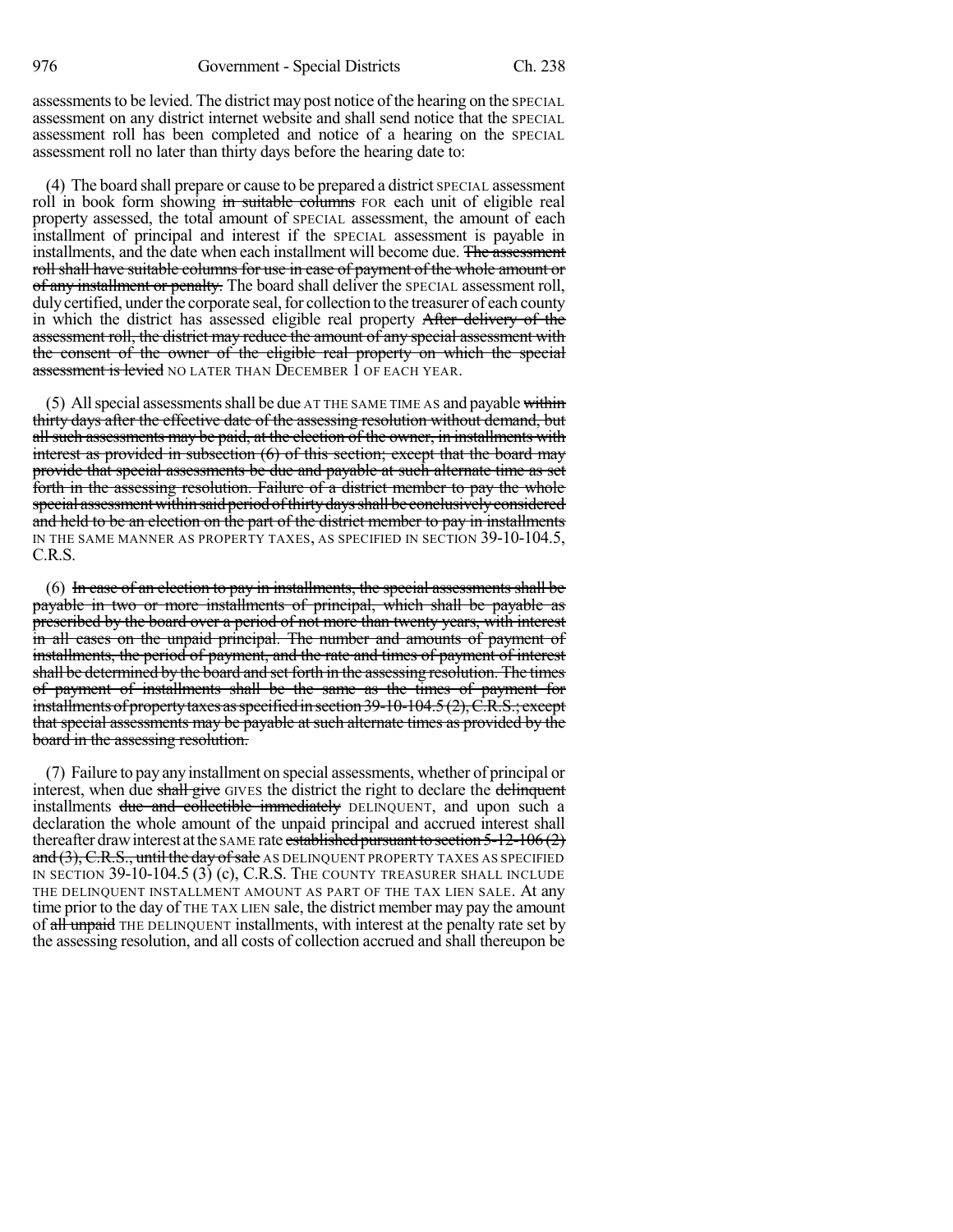restored to the right thereafter to pay in installments in the same manner as if default had not been suffered. A district member not in default as to any installment or payment may, at any time, pay the whole of the unpaid principal with the interest accruing to the maturity of the next installment of interest or principal OCCURRED.

 $(8)$  (a) Payment of special assessments may be made to a county treasurer at any time within thirty days after the effective date of the assessing resolution AFTER THE COUNTY ASSESSOR HAS CERTIFIED THE TAX ROLL AND THE COUNTY TREASURER IS PREPARED TO ACCEPT PAYMENTS FOR THAT PROPERTY TAX YEAR, and the county treasurer shall promptly forward all special assessment payments received to the district. At the expiration of the thirty-day period, each county treasurer of a county that includes eligible real property in the district shall return the district assessment roll for the county to the board, therein showing all payments made thereon, with the date of each payment. The roll shall be certified by the board under the seal of the board and by the board delivered to each county treasurer, with the treasurer's warrant for its collection. The county treasurer shall receipt the roll, and all such rolls shall be numbered or identified by county for convenient reference REMIT ALL SPECIAL ASSESSMENTS COLLECTED, LESS THE COLLECTION FEE REQUIRED BY SECTION 32-20-105 (3), TO THE DISTRICT IN THE SAME MANNER AS TAXES ARE DISTRIBUTED IN ACCORDANCE WITH SECTION 39-10-107, C.R.S.

(b) The EACH owner of any divided or undivided interest in eligible real property assessed may pay the owner's share of IS JOINTLY AND SEVERALLY LIABLE FOR THE FULL AMOUNT OF any SPECIAL assessment. upon producing evidence of the extent of the owner's interest satisfactory to the treasurer having the roll in charge; except that the A SPECIAL assessment lien shall remain REMAINS on the entire property assessed until the entire SPECIAL assessment is paid, except as otherwise provided pursuant to section 32-20-107.

**SECTION 4.** In Colorado Revised Statutes,  $32-20-107$ , **amend**  $(1)(a)(I), (1)(a)$ (II) introductory portion, (1) (a) (II) (A), (1) (b), (2), (3), (4) (a), (4) (b), (4) (c), and (4) (d); **add** (4) (g); and **repeal** (4) (e) as follows:

**32-20-107. Special assessment constitutes lien - filing - sale of property for nonpayment.** (1) (a) A special assessment, together with all interest thereon and penaltiesfor default in payment thereof, and associated collection costs constitutes, from the date of the recording of the assessing resolution and assessment roll pursuant to subsection (2) of this section, a perpetual lien in the amount assessed against the assessed eligible real property and has priority over all other liens; except that:

(I) General PROPERTY tax liens have priority over district special assessment liens;

(II) A district special assessment lien has priority over preexisting liens only if each lienholder consents asspecified in section 32-20-105 (3) (i) and each consent and the assessment lien SPECIAL ASSESSMENT LIEN AND SPECIAL ASSESSMENT ROLL are recorded in the real estate records of the county where the property is located. Before the recording of the assessment lien SPECIAL ASSESSMENT LIEN AND SPECIAL ASSESSMENT ROLL, the applicant must submit to the district: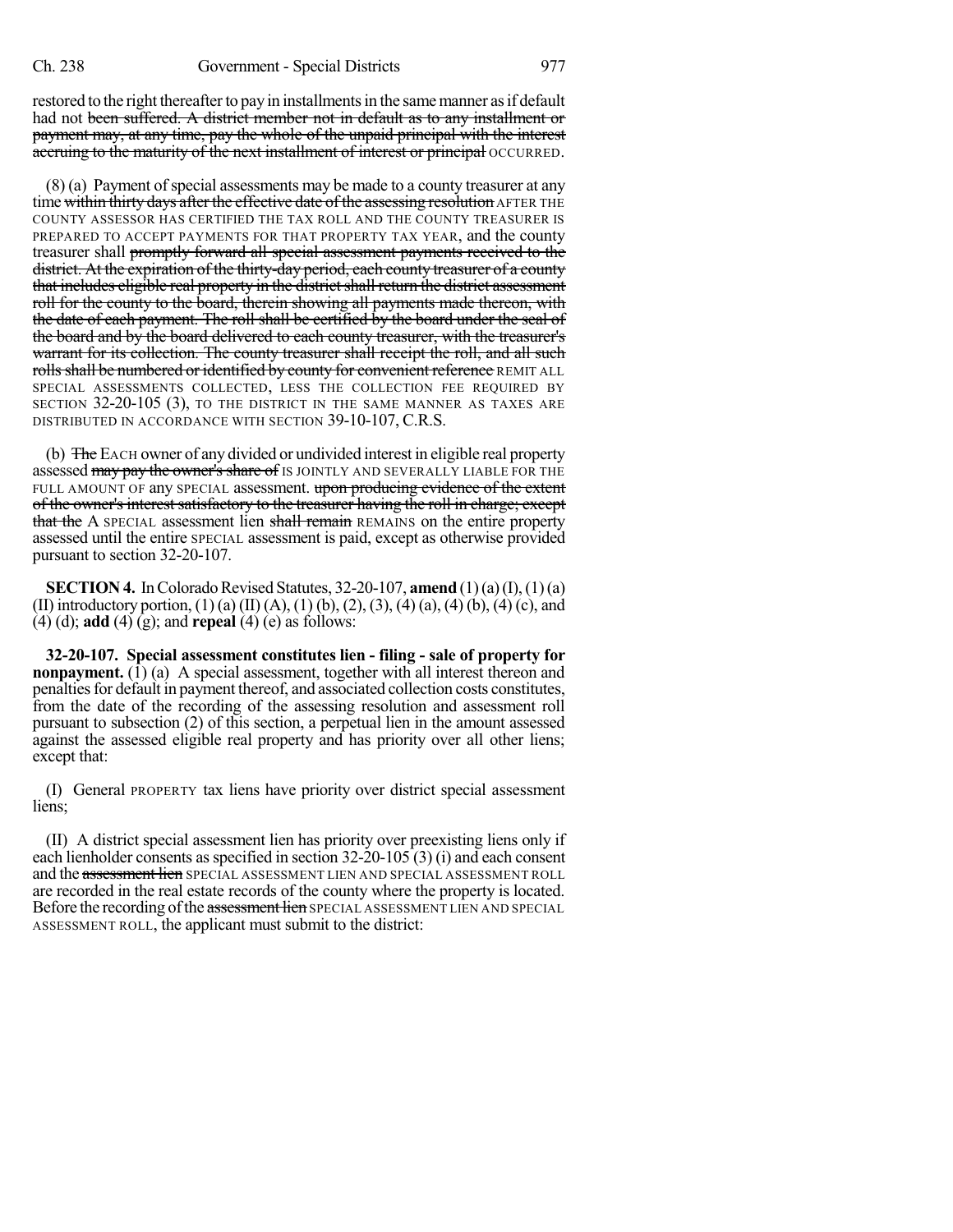(A) Written consent to the SPECIAL assessment by all individuals or entities shown on a commitment of title insurance as holders of mortgages or deeds of trust encumbering the applicant's property; and

(b) Neither the sale of eligible real property OR TAX LIENS in the district to enforce the payment of general ad valorem taxes nor the issuance of a treasurer's deed in connection with the sale extinguishes the lien of a special assessment. If assessed eligible real property is subdivided, the board may apportion the SPECIAL assessment lien in the manner provided in the assessing resolution.

(2) The district shall transmit to a county clerk and recorder of a county that includes eligible real property included in the district copies of the district's assessing resolution after itsfinal adoption by the board and the assessment roll for recording on the land records of each unit of eligible real property assessed within the county as provided in article 30, 35, or 36 of title 38, C.R.S. The assessing resolution and assessment roll shall be indexed in the grantor index under the name of the district member and in the grantee index under the Colorado new energy improvement district. In addition, the county clerk and recorder shall file copies of the assessing resolution, after its final adoption by the board, and the assessment roll with the county assessor and the county treasurer. The county assessor is authorized to create separate schedules for each unit of eligible real property assessed within the county pursuant to the resolution. In assessing the value of eligible real property, the county assessor shall not take into account any increase in the market value of the eligible real property resulting from the completion of a new energy improvement.

(3) No delays, mistakes, errors, or irregularities in any act or proceeding authorized or required by this article shall prejudice or invalidate any final SPECIAL assessment, and such mistakes, errors, or irregularities may be remedied by subsequent filings, amending acts, or proceedings. A remedied SPECIAL assessment shall take TAKES effect as of the date of the original filing, act, or proceeding. If a court of competent jurisdiction sets aside any final assessment or if, for any other reason, the board determines it to be necessary to alter any final SPECIAL assessment, the board, upon notice asrequired in the making of an original SPECIAL assessment, may make a new SPECIAL assessment in accordance with the provisions of this article.

(4)(a) In case of default in the payment of any installment of principal or interest when due, the county treasurer shall advertise and sell the assessed eligible real property tax lien defaulted upon for the payment of the whole of the unpaid installment of principal and interest. Advertisements and sales shall be made at the same times, in the same manner, under all the same conditions and penalties, and with the same effect as provided by general law for sales of real estate PROPERTY tax liens in default of payment of the general property tax.

(b) At any TAX LIEN sale by a county treasurer of any eligible real property, for the purpose of paying a special assessment, the board may purchase the propertyfor the district without paying for the property in eash PARTICIPATE IN THE TAX LIEN SALE AUCTION BY BIDDING ON THE LIEN FOR THE DISTRICT and shall receive certificates of purchase for the property LIEN in the name of the district IF IT IS THE SUCCESSFUL BIDDER. The certificates shall be received and credited at their face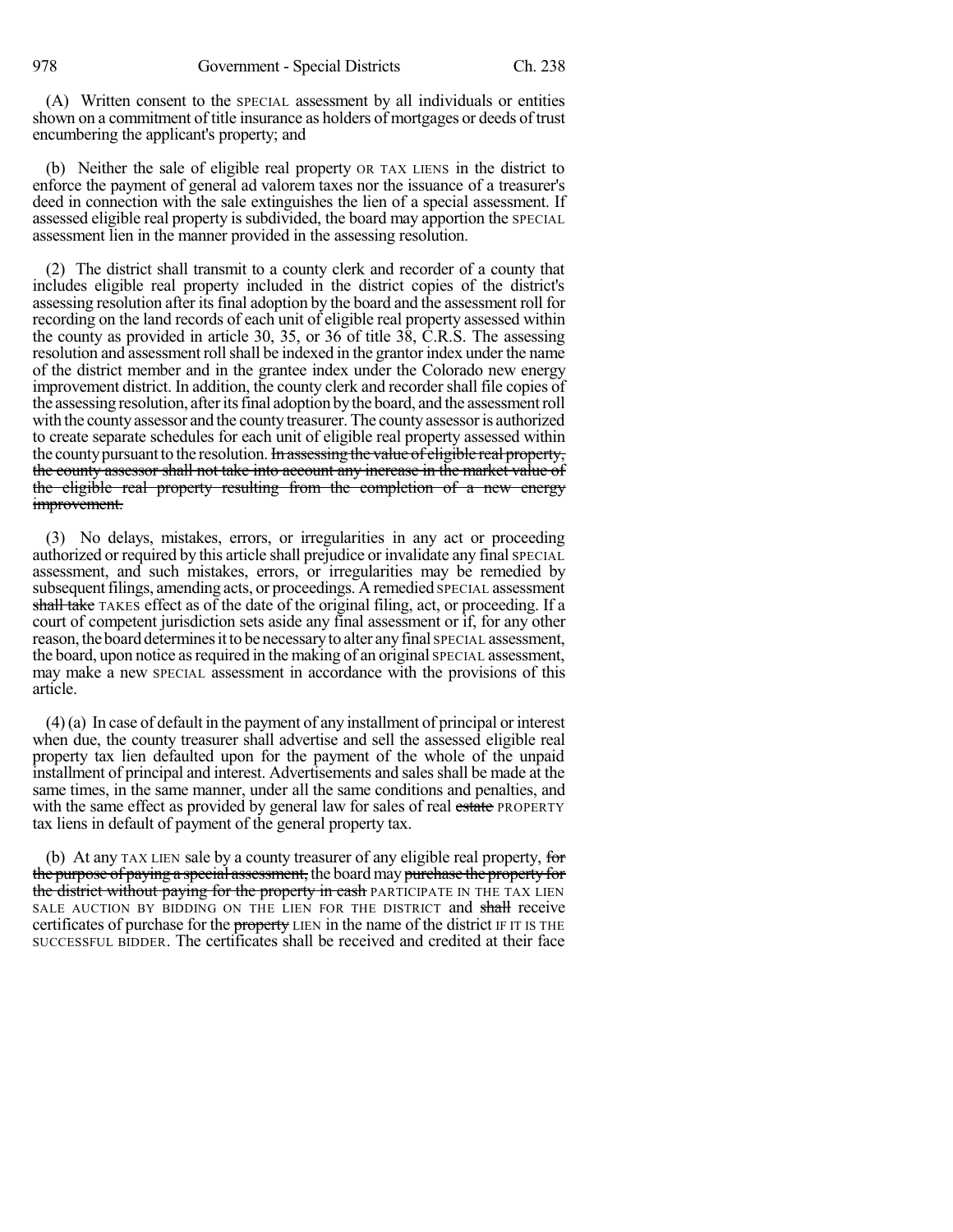value, with all interest and penalties accrued, on account of the assessment installment in pursuance of which the sale was made. The board may thereaftersell the certificates at their face value, with all interest and penalties accrued, and assign the certificates to the purchaser in the name of the district. The board shall credit the proceeds of the sale to the fund created by resolution for the payment of the SPECIAL assessments, respectively; except that, if the new energy improvements were financed under section  $32-20-105$  (3) (h), the board shall credit the proceeds of the TAX LIEN sale to the private third party that financed the newenergy improvements. If the district has repaid all special assessment bonds in full, the board may sell the certificates for the best price obtainable at public sale, at auction, or by sealed bids in the same manner and under the same conditions as provided in paragraph (d) of this subsection (4). Such assignments are without recourse, and the sale and assignments operate as a lien in favor of the purchaser and assignee as is provided by law in the case ofsale ofreal estate in default of payment of the general property tax TAXES.

(c) The board, as a purchaser OF TAX LIENS, has the right to apply for tax deeds on certificates of purchase at any time after three yearsfromthe date of issuance of the certificates IN ACCORDANCE WITH ARTICLE  $11$  OF TITLE 39, C.R.S., and the deeds shall be issued as provided by law for issuance of tax deeds for the nonpayment of the general property tax TAXES OR SPECIAL ASSESSMENTS.

(d) Cumulativelywith all otherremedies, the district, asthe owner of property by virtue of a tax deed, or of property otherwise acquired, in satisfaction or discharge of the liens represented by certificates of sale, may sell the property for the best price obtainable at public sale, at auction, or by sealed bids. A sale shall be held after public notice by the board to all persons having or claiming any interest in the eligible real property to be sold or in the proceeds of the sale by publication of the notice three times, a week apart, in a weekly or daily newspaper of general circulation within the county in which the property is located. The notice shall describe the property and state the time, place, and manner of receiving bids; except that the time fixed for the sale shall not be less than ten days after the last publication. The board may reject any and all bids. Any interested party, at anytime within ten days after the receipt of bids for the sale of property, may file with the board a written protest as to the sufficiency of the amount of any bid made or the validity of the proceedings for the sale. If the protest is denied, the protestor, within ten days thereafter, shall commence an action in a court of competent jurisdiction to enjoin or restrain the board from completing the sale. If no such action is commenced, all protests or objections to the sale shall be waived, and the board shall then convey the property to the successful bidder by quitclaim deed.

(e) In addition to all other remedies, the district, as a holder of certificates of purchase, may bring a civil action for forcelosure thereof in accordance with article 38 of title 38, C.R.S., joining as defendants all persons holding record title, persons occupying or in possession of the property, persons having or claiming any interest in the property or in the proceeds of a foreclosure sale, all governmental taxing units having taxes or other claims against the property, and all unknown persons having or claiming any interest in the property. Any number of certificates may be foreclosed in the same proceeding. In such a proceeding, the district, as plaintiff, is entitled to all relief provided by law in actions for an adjudication of rights with respect to real property, including actions to quiet title.